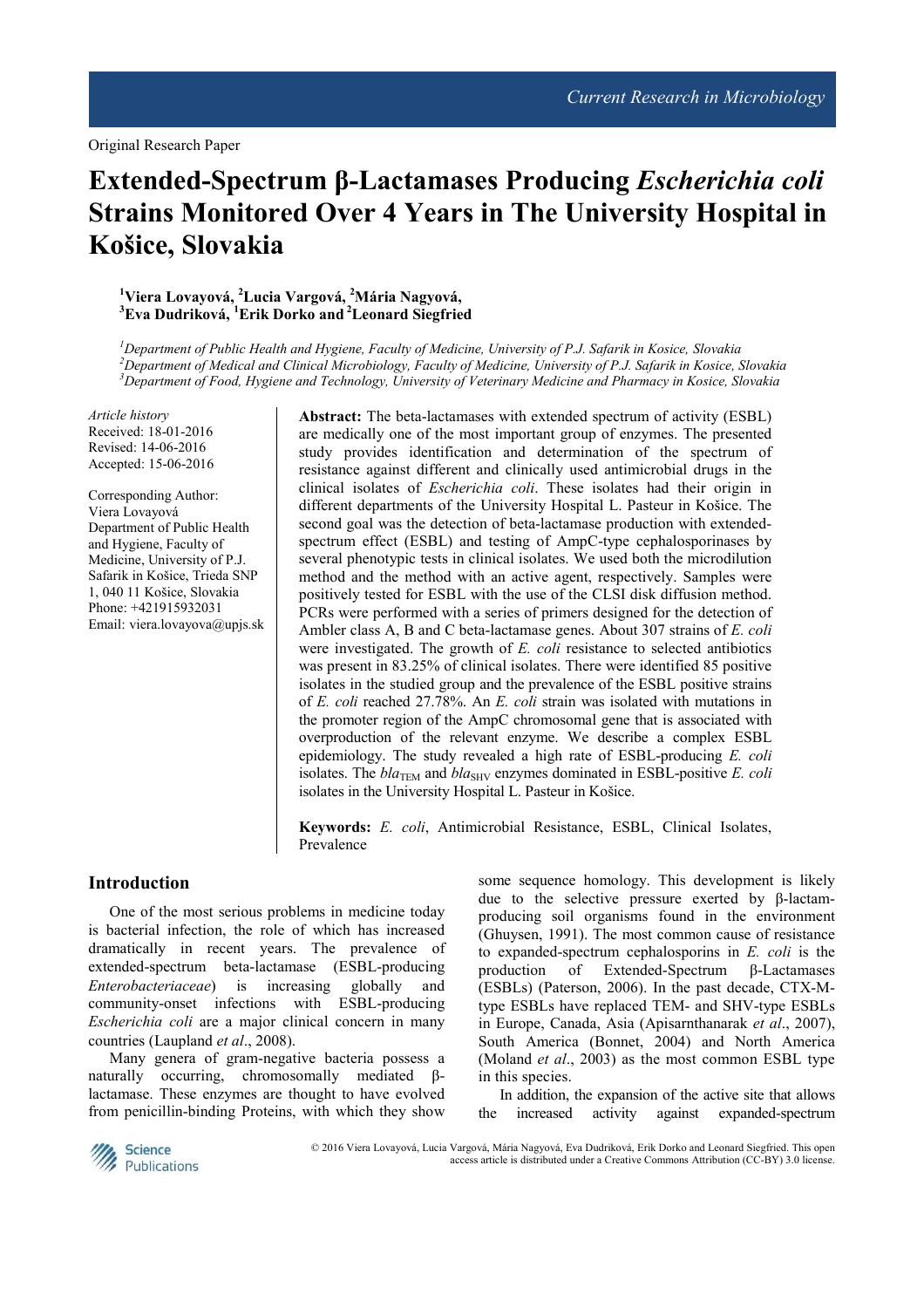cephalosporins may also result in the increased susceptibility of ESBLs to β-lactamase inhibitors (Jacoby and Medeiros, 1991). ESBLs are not active against cephamycins and most strains expressing ESBLs are susceptible to cefoxitin and cefotetan. However, it has been reported that ESBL-producing strains can become resistant to cephamycins due to the loss of an outer membrane porin protein (Martine´z-Martine´z *et al*., 1996).

The aim of the paper is to identify and determine the spectrum of resistance against a variety of clinically used antimicrobial pharmaceuticals for clinical isolates of the genus *E. coli* from different departments of the University L Pasteur Hospital in Košice, Slovakia and the detection of β-lactamase production with extended range (ESBL) and clinical isolates tested in multiple phenotype Cephalosporinases types of ESBLs and genotype tests.

# **Materials and Methods**

In the years 2009-2012 strains of *Escherichia coli* were isolated from clinical material (urine, swab from the throat, swab from the wound, swab from decubitus, a swab of the cervix, etc.), which were collected from at various departments of the University L. Pasteur Hospital in Košice.

# *Bacterial Isolates*

A total of 307 samples of the strains were examined. MALDI-TOF MS analysis was performed on a Microflex MALDI Biotyper (Bruker Daltonik) according to a standard sample preparation protocol of Bruker Daltonik (Freiwald and Sauer, 2009). MALDI-TOF mass spectra were subjected to numerical analysis (BioTyper 3.1 software, Bruker Daltonik).

ESBL production was detected in 85 (27.7%) *E. coli* isolates recovered from 307 samples. Samples were collected from the following departments: Department of Internal Medicine 17 (5.5%), Department of Surgery 90 (29.6%), Department of Anaesthesiology and Intensive Medicine 39 (12.7%), Department of Haematology and Oncohaematology 22 (7.1%), Department of Urology 16 (5.2%) and other 123 (39.9%).

*E. coli* strains were confirmed by standard biochemical methods ENTERO test 16 and ENTERO-Rapid 24 (Lachema, Czech Republic).

# *Susceptibility Testing*

The isolates were tested for antimicrobial susceptibility using the disk diffusion method according to the Clinical and Laboratory Standards Institute (CLSI) guidelines (CLSI, 2009a).

In the case of all isolates with a Minimum Inhibitory Concentration (MIC) in at least one test of the 3rd generation Cephalosporins (Cephotaxime, Cephtasidime or Cephoperasone) of more than  $1 \text{ mg } L^{-1}$ , a

modified Double Disk Synergy Test (DDST) was carried out combined with the method for the ESBL production CLSI determination. Apart from that, the detection of carbapenemases by the modified Hodge test was used.

The quantitative susceptibility Minimum Inhibitory Concentration (MIC) of *Enterobacteriaceae* isolates was determined antibiotic diagnostic The MIDITECH system automated colorimetric test for antimicrobial susceptibility testing. The principle of identification is consistent with the standard microdilution method used to identify antibiotic susceptibility (CLSI, 2006). The test meets the quality requirements of the CLSI standard (Clinical and Laboratory Standards Institute) (CLSI, 2009b; 2011).

# *PCR Amplification and Sequencing*

The detection of Extended Spectrum Beta-Lactamase (ESBL) genes was carried out by PCR with specific primers to detect *blaCTX-M, blaSHV, blaTEM*, *AmpCCIT* genes (Howard *et al*., 2002). The following primers were used in these reactions: for bla<sub>TEM</sub>, primers forward: TEM-A (5´ CCCCGAAGAACGTTTTC ´3) and reverse: TEM-B (5´ ATCAGCAATAAACCAGC ´3), fragment length is 516 bp.; for blas<sub>HV</sub>, primers forward: SHV-A  $(5)$ <sup>'</sup> TCAGCGAAAAACACCTTG ´3) and reverse: SHV-B (5´ TCCCGCAGATAAATCACCA ´3), fragment length is 475 bp.; for bla<sub>CTX-M</sub>, primers forward: CTX-MU1 (5´TCCGAGTTGACTGCCGGGTTG 3´) and reverse: CTX-MU2 (5´TTACAAACCGTYGGTGAC3´), fragment length is 543 bp.; and for Ampc CIT. primers forward: MF (5´ TGGCCAGAACTGACAGGCAAA ´3) and reverse: MR (5´ TTTCTCCTGAACGTGGCTGGC ´3), fragment length is 462 bp.

*E. coli* strain (CNCTC-7374) was used as the control strain in the detection of these genes. Genes coding ESBL enzymes (CTX-M, SHV-type and TEM-type) were studied by PCR and sequencing in all AMC-resistant *E. coli* isolates with phenotypes consistent with ESBL production on the basis of their resistance to the extendedspectrum cephalosporins whose activity was recovered in the presence of clavulanate (Oteo *et al*., 2006).

# *Sequencing of TEM, SHV and CTX-M Genes*

The PCR *blaSHV, blaTEM* and *blaCTX-M* products were purified with the PCR SureClean Plus (Applied Biosystems) and sequenced with a Genetic Analyzer 3600 (Life technologies). The nucleotide sequences, deduced amino acid sequences and phylogenetic relationships were analyzed by using the software package (SeqScape v2.7 and MicroSeq v2.2).

#### *Isolation and Separation of Plasmid DNA*

Plasmid DNA was extracted from both donor and transconjugants. A small-scale alkaline lysis method was used as described by (Sambrook *et al*., 1982). Extracted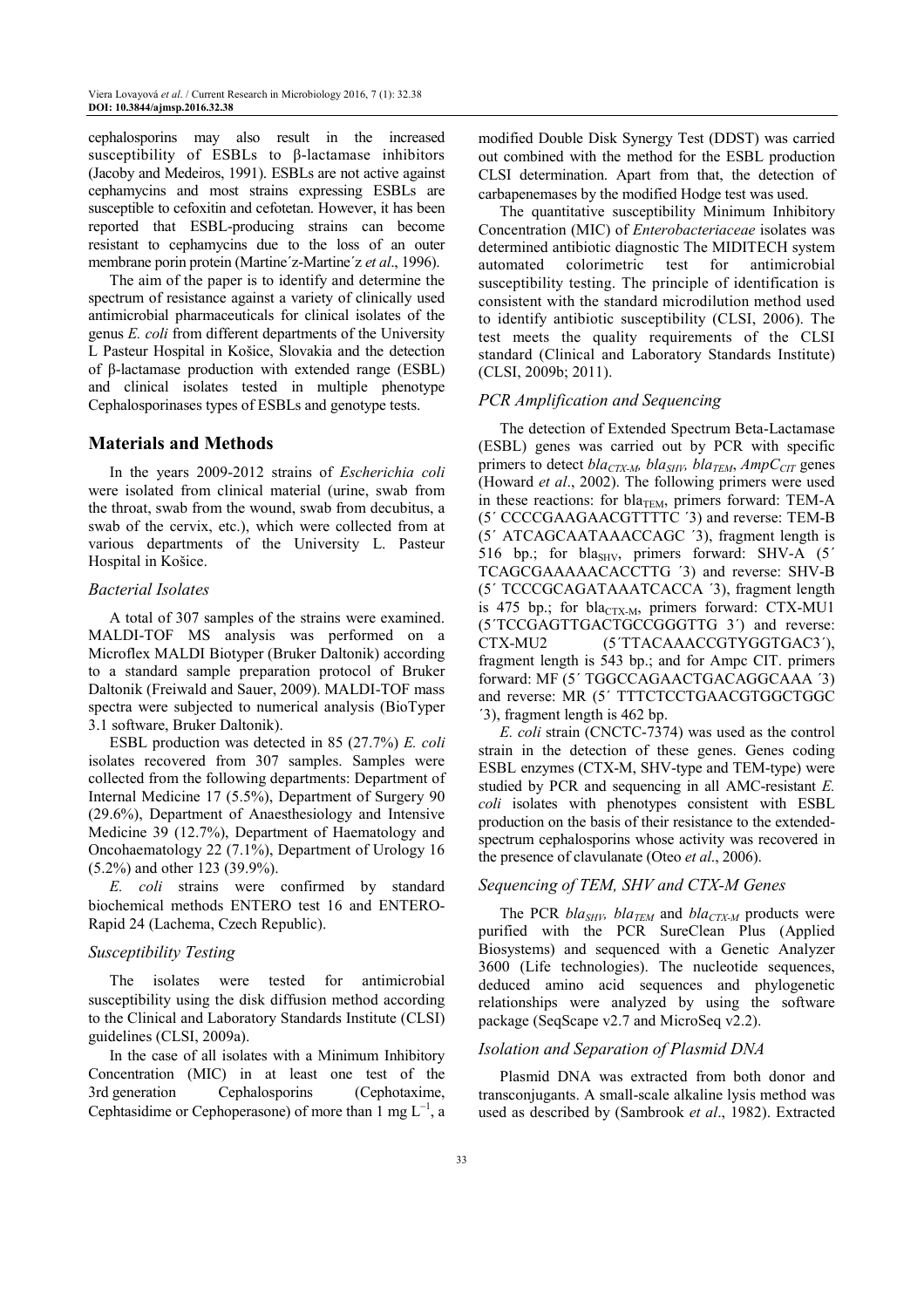plasmids were electrophoresed for 2 h in a horizontal 0.8% agarose gel with pH 8.0 TBE buffers (Plaziniski *et al*., 1985). The gels were stained with ethidium bromide 0.5 µg mL<sup>-1</sup> for 20 min. and bands were visualized by UV transilluminator. Lambda DNA digested with Hind 111 and EcoRI was used as the DNA standard marker.

### *Statistical Evaluation*

For statistical comparison of the results, statistical methods of processing and evaluation of the results were used to compare data processed into the tables and graph (MS Excel 2010, IBM SPSS statistics 19).

# **Results and Discussion**

Strains isolated from clinical material in the University L Pasteur Hospital in Kosice were compared in terms of susceptibility tests, results of phenotypic tests and tests for detection of genes coding ESBL. In four years 307 isolates of one of the *E. coli* species had been isolated from precisely the same number of patients with invasive infections. The largest part of the collected material came from urine and wound swabs. 16.94% of *E. coli* strains were collected from the 18-40 age group, 28.76% of the strains came from the 41-60 age group and 54.49% of the *E. coli* positive samples came from patients of 61 years of age and older.

 The median age of patients infected with an ESBLproducing isolate was 59 years (range 18-89 years) and a higher proportion of female patients (51.8%) was infected with ESBL-producing *E. coli* (Table 1).

The nosocomial origin of the majority of monitored bacteria discussed in this study is also supported by the age spectrum of the patients. The incidence of infection was recorded among adults (83.25%) of 41 years of age and older. *E. coli* resistance to the selected antibiotic also increased with age. The difference is evident even between genders where there is higher antibiotic resistance among women than men. Tendencies in resistance to selected antimicrobials in the monitored period (2009-2012) can be seen in Fig. 1.

The results shown in the Fig. 1 indicate that there is no clear tendency that can be traced showing antibiotic resistance deterioration of the *E. coli* strain within the variety of sampling material used. Differences found in resistance *of E. coli* strains to the antibiotics between the years are more random in nature and are most likely related to specific mass occurrences of certain *E. coli* strains with a greater degree of resistance in the particular years and seasons. It can be assumed that the cause of these differences is the use of antibiotics in various clinical circumstances.

Resistance to ampicillin was 59.23% on average each monitored year. Gradual growth of *E. coli* strain resistance to ampicillin was found in 2011 (63.29%) followed by a slight decrease to 57.25% in 2012.

Resistance of *E. coli* strains to Cephalosporins oscillates in the long term and was 39.82% in 2009, 24.29% in 2010 and 23.73% in 2011. In 2012 the percentage dropped to 21.28% while resistance to Quinolone-Ciprophloxacin decreased fast and consistently. In 2009 there were 51,85% cases of *E. coli* strains resistant to ciprofloxacin recorded, while in 2012 it was 34.35%.

Resistance of the *E. coli* strain to Gentamycin compared to the resistance to Aztreonam in the course of a four-year monitored period was four times lower. Fluctuations were recorded in both cases. On the other hand, the *E coli* strain was sensitive to carbapenems (meropenem) in all cases.

In determining the production of ESBL by means of the dual-disk diffusive test there were 85 positive isolates identified in the tested set. Based on the results, it is clear that the prevalence of the ESBL positive *E. coli* strains reached 27.78%.

When comparing the occurrence of ESBL *E. coli* positive strains across the genders, the results showed 1.29 times (OR = 1.29) higher risk of ESBL positive *E. coli* strains occurrence in men compared to women. The occurrence of ESBL positive *E. coli* strains based on a statistical gender evaluation was insignificant at 95% confidence level, (the statistical p<0.3682).

Tests to detect ESBL might be misleadingly positive if the strain produces the narrow spectre β-lactamase (TEM-1,2) simultaneously with the AmpC. In this case a test on the AmpC with Tris-EDTA disk (Munier *et al*., 2010) is done.

According to Bradford (2001) there is a common occurrence of resistance against most of the β-lactamase antibiotics related to the production of various types of β-lactamase antibiotics with extended effect spectrum, hydrolysing Penicillins, Cephalosporins of the first, second and third generation as well as monobactams. Out of a total number of 85 isolates with confirmed ESBL production 60 (70.59%) *E. coli* clinical isolates were evaluated as multi-drug resistant.

ESBL-producers' sensitivity to Cephalosporins was relatively low (24.71%). 93.33% of aminoglycoside gentamicin also showed high efficiency. For all the ESBL producers the sensitivity to Carbapenems (meropenems) has been preserved (100%). These substances belong to the last choice antibiotics and therefore the incidence of antibiotic-resistant clinical isolates against them remains low (Pages *et al*., 2005). In the therapy of infections caused by ESBL producers these substances are among the most effective medicines (Nordmann and Poirel, 2002).

The most precise method used to determine the cephalosporinases production of the AmpC type was the double disk diffusion test which detected three (1.7%) positive clinical isolates. Slightly increased results were recorded also by the authors Sidjabat *et al*. (2009) who identified 2.8% of the AmpC-producing isolates.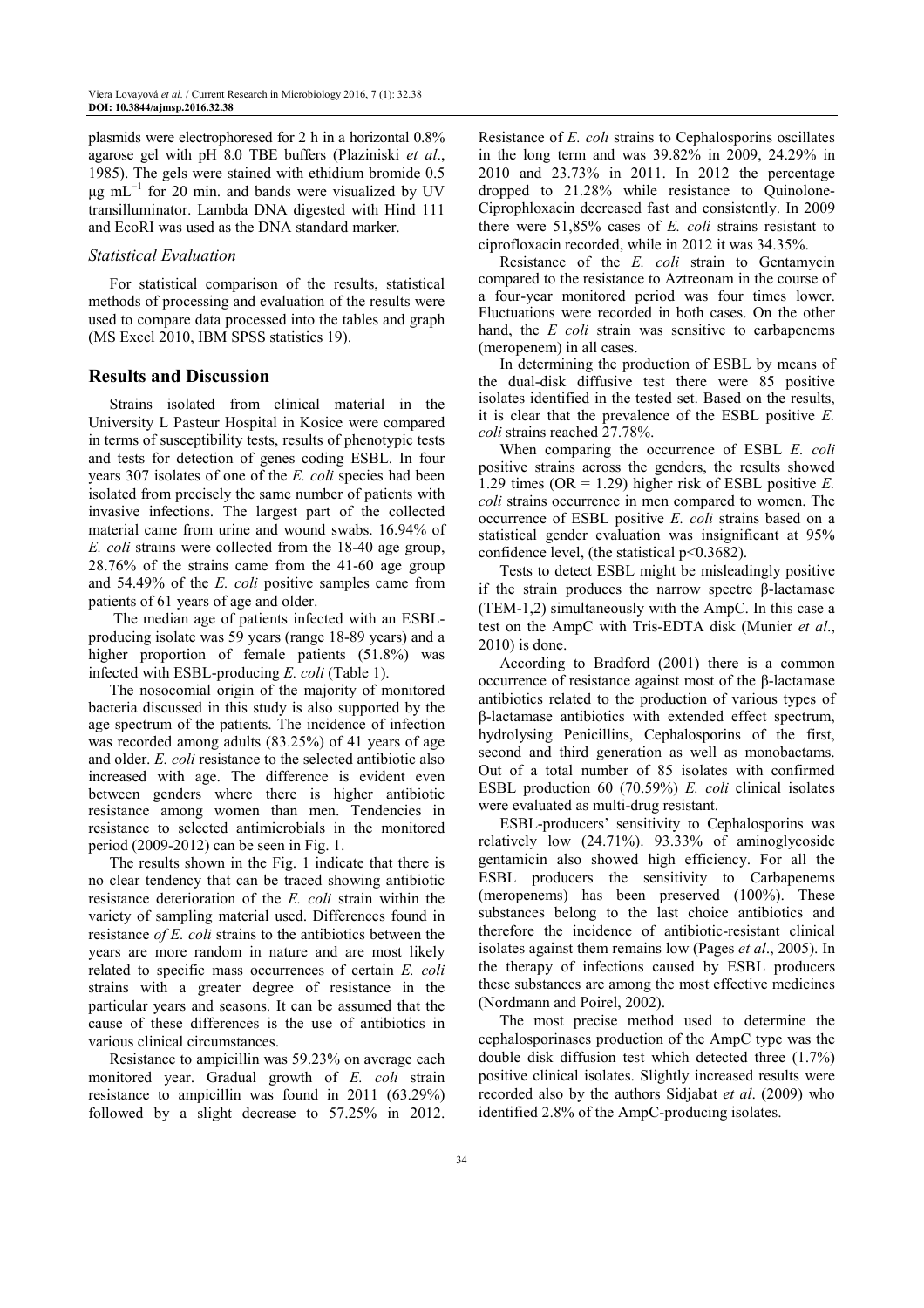

Fig. 1. Trends in antibiotic resistance of different antibiotics in *E. coli* strains isolated during the period 2009-2012

Table 1. The incidence of ESBL-positive strains of E. coli in the period 2009-2012

|          | ESBL         |                |           |  |
|----------|--------------|----------------|-----------|--|
| Gender   | Positive (n) | Negative $(n)$ | All $(n)$ |  |
| Men      | 41           | 93             | 134       |  |
| Women    | 44           | 129            | 173       |  |
| Together | 85           | つつつ            | 307       |  |

Only one sample produced ESBL and AmpC simultaneously. According to Coudron *et al*. (2000) AmpC type cephalosporinases make bacteria resistant against a wide range of β-lactamase antibiotics including Cefoxitin and other broad spectrum antibiotics including cephalosporins, Aztreonam and combinations of βlactams with β-lactamase inhibitors.

By applying new EUCAST/CLSI limits when interpreting the results of examination carbapenems sensitivity, all producers of clinically significant carbapenemases should be detected. Over the course of 4 years, the number of positive *E. coli* samples sensitive to Carbapenem-Imipenem was, on average, 18.85% of the total 307 samples. The highest number of positive *E. coli* samples sensitive to Carbapenem-Imipenem was recorded in 2011 (25.31%).

Within the monitored period, the number of *E. coli* samples positive on the Carbapenem-Ertapenem was, on average, was 10.65%, lower than in case of the antibiotic Imipenem. In 2011 the highest sensitivity to antibiotic Ertapenem as compared carbapenems (18.99%) was recorded.

Ertapenem, the only representative of Carbapenems yet registered in Slovakia, is ineffective against *Pseudomonas aeruginosa* and the *Enterococci* (Edwards *et al*., 2005).

The PCR method has identified the genes responsible for the antibiotic resistance to β-lactam antibiotics. During the monitored period we have proven at least 1 resistance gene out of 307 resistant *E. coli* strains tested in 85 positive isolates. These positive isolates were subjected to the PCR method to detect the presence of  $bla_{\text{TEM}}$ ,  $bla_{\text{SHV}}$ ,  $bla_{\text{CTX-M}}$  and  $AmpC_{\text{CTT}}$  genes coding  $\beta$ lactamase or a wide Spectral β-Lactamase (ESBL).

Of the β-lactamase coded by *bla genes such as* TEM, SHV and CTX genes,  $120$  (39.1%) *bla*<sub>TEM</sub> *E. coli* genes and 42 (13.7%)  $bla_{SHV}$  genes were detected out of 307  $E$ *coli* clinical isolates. About 24 (7.8%) *bla*<sub>CTX-M</sub> genes were detected out of the total number of 307 clinical isolates. From a group of β-lactamases, AmpC enzymes hydrolysing β-lactam antibiotics 31 (10.1%) of *AmpC*<sub>CIT</sub> genes have been confirmed among clinical isolates of *E. coli***.** Belgian authors Bogaerts *et al*. (2009), as documented in their paper, found that out of a total number of 83 AmpC positive clinical isolates of *E. coli* an increased expression of AmpC gene encoded on chromosome was observed in 72 cases. For the remaining 11 *E. coli* isolates, in which the enzyme overproduction had not been confirmed, the presence of plasmid-encoded AmpC β-lactamases was detected.

In accord with the trend of β-lactamase ESBL gene presence, an increase in *bla*TEM genes was recorded in the 4-year monitored period. In 2009 8 strains, 29.63%, with the  $bla_{\text{TEM}}$  genes were recorded. An increase to 29 strains, 41.43%, was detected in 2010 and 40 *E. coli* strains, 50.63%, in 2011. In 2012 the number of strains with the  $bla_{\text{TEM}}$  genes was 43, 32.82% of the total number of 131 collected *E. coli* strains.

The tendency to increase with sporadic presence has been recorded in *E. coli* strain *bla*<sub>SHV</sub> genes. The increase in *AmpC*<sub>CIT</sub> genes in clinical isolates was moderate in the 4-year monitored period, but in 2010 there was a great increase in comparison to the other years with 16  $(22.86\%)$  positive strains containing the  $AmpC<sub>CIT</sub>$  gene. In 2012, no incidence was reported concerning  $AmpC_{\text{CIT}}$ genes in *E. coli* positive strains. *AmpC* gene expression is constitutive in *E. coli* under normal specifications; the β-lactamase is produced in very small quantities.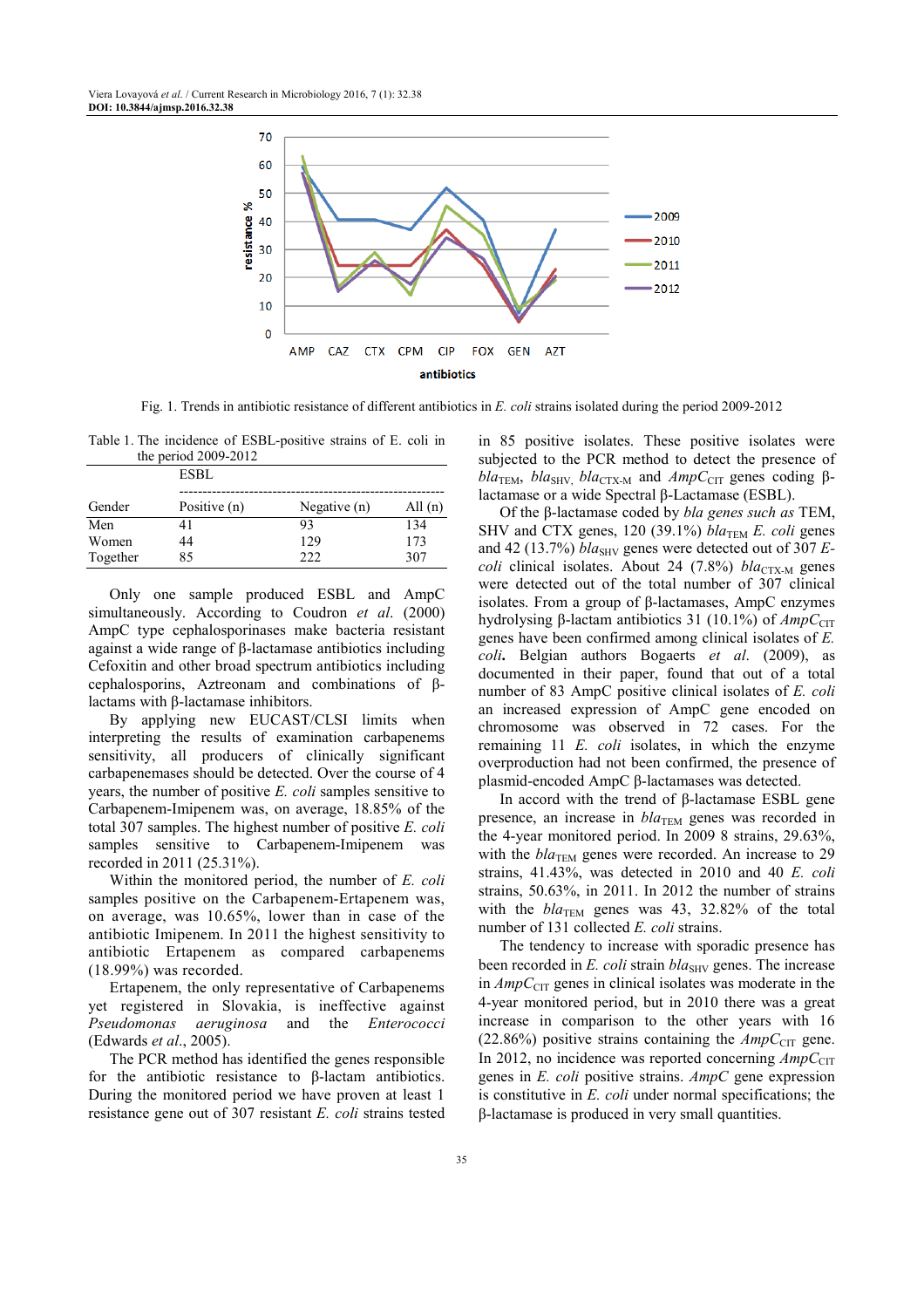In the course of the analysis of genes encoding βlactamase production in *E. coli* strains isolated from individual sampling materials, it was found that  $bla_{\text{TEM}}$ gene was the most prominent in urine samples of 41 patients (41.84%) and wound swabs of 29 patients (36.25%), of which the most frequently resistant *E. coli*  strains were isolated. The slightly higher representation of the *bla*<sub>SHV</sub> gene was found in biological samples from urine in 19 patients (19.39%) as well as in wound swabs of 10 patients (12.8%). The overview of genes encoding β-lactamase production in clinical samples coming from different sampling material concerning *E. coli* is given in Table 2.

The highest prevalence of  $bla_{\text{TEM}}, bla_{\text{SHV}}$  and *AmpC*<sub>CIT</sub> genes was present in the samples taken from patients with digestive system diseases or urethral venereal diseases. The most resistant isolated *E. coli*  strains came from Surgical Clinic patients and the patients in the Department of Internal Medicine, where most of the patients require antibiotic treatment. Therefore there is an increased risk of the occurrence and development of antibiotic resistance.

The risk concerning the patients lying at the surgical ward is higher in the age group of 61 years and over at the value of 1.20 and a 95% level of confidence.

The statistical evaluation of the OR for the presence of ESBL *E. coli* positive strains in the group of men suffering from gastrointestinal disorders compared to women was 0.73 (95% CI) and the results based on the Fisher's test was not significant. When assessing each Department, patients at Surgery Department have 0.44 times higher risk of ESBL positive *E. coli* strains than the patients at Internal Department. Furthermore the results showed an increase of the ESBL positive strains depending on

the gender at Surgery Department, where there is a 63% (0.48; 95% CI = OR) chance of men contracting ESBL positive strains and a 55% (OR 95% CI =  $0.39$ ) chance for women staying in the Surgery Department.

The level of risk in relation to the sampling material has an increasing trend for women, which is two times higher than the risk of ESBL positive *E. coli* strains in the urine (OR =  $2.489$ ;  $95\%$  CI). Statistical analysis confirmed the risk of ESBL positive strains occurrence in the urine in females compared with the previous sample material, which demonstrated a level of significance of 95% ( $p<0.05$ ). From the anatomical point of view, women's urine may be more contaminated due to the surrounding flora, either rectal or vaginal.

Results showed differences not only between genders, but also between different age groups. The level of risk in relation to age and diagnosis shows the tendency of increased risk of contraction with regards to age-it is more prevalent in the age group of 18-40 yearold patients; the proportion of the risk of ESBL *E. coli* positive strains is double in comparison to other age groups (OR = 2.18; 95% CI). Comparison of the risk tendency in relation to age in the course of the monitored years is shown in Fig. 2.

Control of the spread of infectious diseases is probably one of the main tasks of contemporary medicine.

It has been shown that there is an increase in prevalence of drug resistance among *E. coli* isolates in our region and majority of the antibiotic resistances were due to the acquisition of plasmid-carrying antibioticresistance genes. Conjugal transfer of plasmids has greatly contributed to the rapid spread of antibiotic resistance among *E. coli* isolates. Restriction of use of antibiotics may play a role in decreasing the emergence of resistant bacterial strains.



Fig. 2. Examination of the trend of risk in relation to age in the monitored years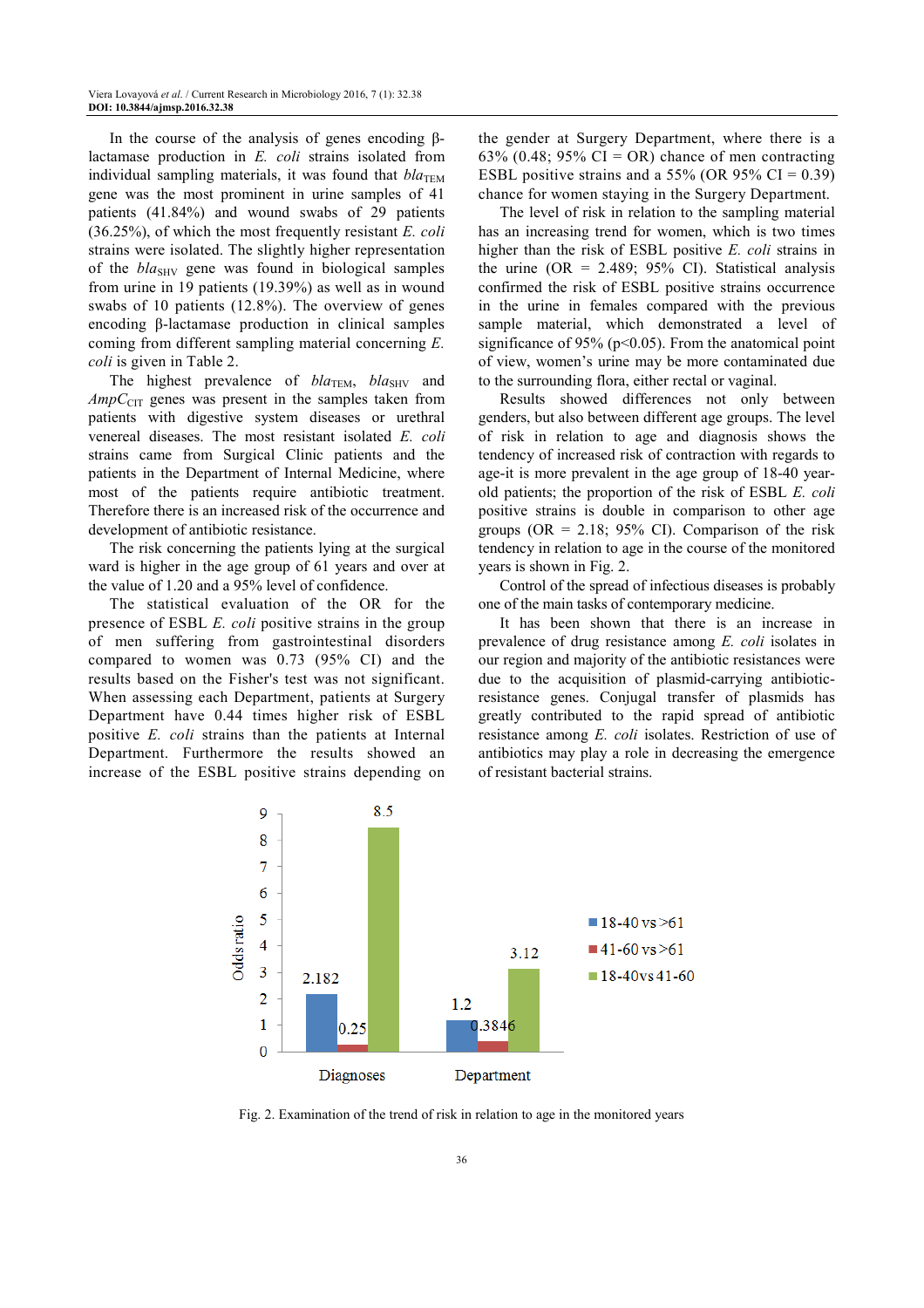|                                 | Detected resistance genes |                    |                      |                     |  |
|---------------------------------|---------------------------|--------------------|----------------------|---------------------|--|
| Clinical material ( $n = 307$ ) | $bla_{\text{TEM}}$        | $bla_{\text{SHV}}$ | $bla_{\text{CTX-M}}$ | AmpC <sub>CIT</sub> |  |
| Urine                           | 41                        | Y                  |                      |                     |  |
| Swab from the wound             | 29                        | 10                 |                      |                     |  |
| Swab from cannula               |                           |                    |                      |                     |  |
| Swab                            | 23                        |                    |                      |                     |  |
| Sputum                          |                           |                    |                      |                     |  |
| Swab from the throat            |                           |                    |                      |                     |  |
| Other smear                     |                           |                    |                      |                     |  |

Table 2. Incidence of genes encoding the formation of β-lactamases from various clinical specimens for *E. coli* ESBL, AmpC strains in the period 2009-2012

The data are in absolute terms

# **Conclusion**

In the clinical isolates of *Escherichia coli*-producing ESBL which were collected, a high prevalence of resistance against the majority of tested antimicrobial drugs was detected. The only antibiotics that were effective against all tested isolates were carbapenem and meropenem.

The results showed differences not only between the sexes, but also between different age groups. Rate risk in relation to age and diagnosis, pointing out its upward trend with age, more pronounced in the age group 18-40 years, the proportion of the risk of ESBL-positive *E. coli* strains is double compared to other age groups ( $OR = 2.1895\%$  CI).

We can say that the resistance of *Enterobacteriaceae* to β-lactams antibiotic is conditional to production of Extended-Spectrum β-Lactamases (ESBLs) and is a significant problem contemporary medicine. The major reason is the possibility of treatment failure penicillins and cephalosporins, including preparations with an extended spectrum of action, in the case of infections caused by bacteria with the production of those enzymes.

This leads not only to other infectious complications and prolong the period of hospitalization, but also represents a threat to life. The treatment of infection caused by resistant bacteria strains increases the direct and indirect costs of treatment several fold.

It is necessary early the detection of the present mechanism of resistance and subsequent deployment of adequate antibiotic therapy.

#### **Acknowledgement**

This research was partially supported by the Agency of the Slovak Ministry of Education for the Structural Funds of the EU, under project ITMS: 26220220162

#### **Author's Contributions**

**Viera Lovayová and Lucia Vargová:** Participated in all experiments, coordinated the data-analysis and contributed to the writing of the manuscript. Designed the research plan and organized the study.

**Mária Nagyová:** Participated in all experiments, coordinated the data-analysis and coordinated the mouse work.

**Eva Dudriková and Erik Dorko:** Designed the research plan and organized the study and contribute to the writing of the manuscript.

**Leonard Siegfried:** Participated in all experiments, designed the research plan and organized the study, coordinated the data-analysis and contribute to the writing of the manuscript.

#### **Ethics**

This article is original and contains unpublished material. The corresponding author confirms that all of the other authors have read and approved the manuscript and no ethical issues involved.

#### **References**

- Apisarnthanarak, A., P. Kiratisin, P. Saifon, R. Kitphati and S. Dejsirilert *et al*., 2007. Clinical and molecular epidemiology of community-onset, extendedspectrum β-lactamase-producing *Escherichia coli* infections in Thailand: A case-case-control study. Am. J. Infect. Control, 35: 606-612. DOI: 10.1016/j.ajic.2007.05.008
- Bogaerts, P., H. Rodriguez-Villalobos and C. Laurent, 2009. Emergence of extended-spectrum-AmpCexpressing *Escherichia coli* isolates in Belgian hospitals. J. Antimicrob. Chemother., 63: 1073-1075. DOI: 10.1093/jac/dkp046
- Bonnet, R., 2004. Growing group of Extended-Spectrum β-Lactamases: The CTX-M enzymes. Antimicrob. Agents Chemother., 48: 1-14. DOI: 10.1128/AAC.48.1.1-14.2004
- Bradford, P.A., 2001. Extended-Spectrum β-Lactamases in the 21st century: Characterization, epidemiology and detection of this important resistance threat. Clin. Microbiol. Rev., 14: 933-951. DOI: 10.1128/CMR.14.4.933-951.2001
- CLSI, 2011. M02-A11 performance standards for antimicrobial disk susceptibility tests. Clinical and Laboratory Standards Institute, Wayne, PA, USA.